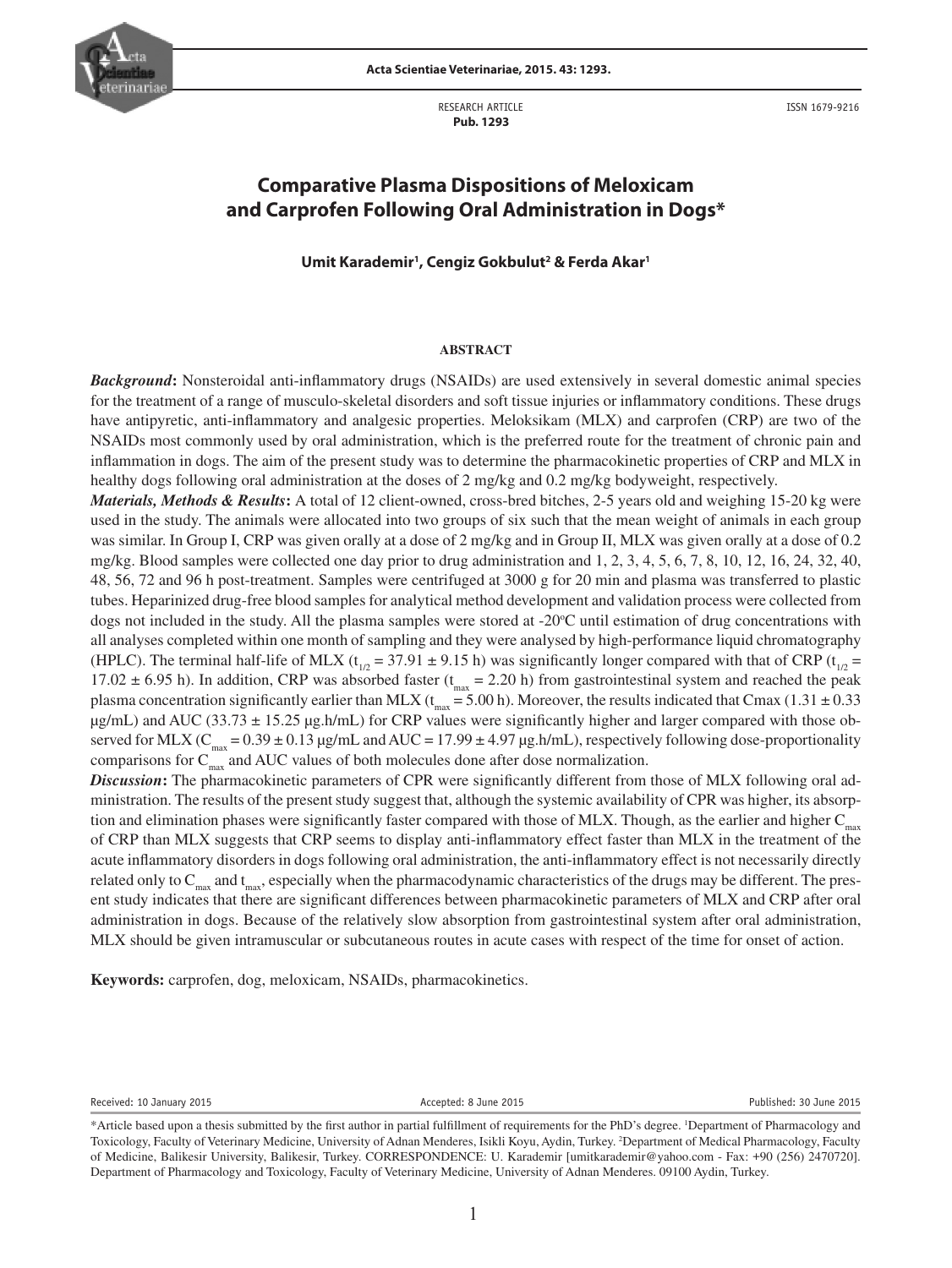## **INTRODUCTION**

Nonsteroidal anti-inflammatory drugs (NSAIDs) are used extensively in several domestic animal species for the treatment of a range of musculo-skeletal disorders and soft tissue injuries or inflammatory conditions. These drugs have antipyretic, anti-inflammatory and analgesic properties. The common mechanism of action of this class of drugs can be attributed to a blockade of the biosynthesis of prostaglandins, resulting from inhibition of the cyclooxygenase (COX) enzyme [6,8,11].

MLX belongs to enolic acid class of NSAIDs with analgesic, antipyretic and anti-inflammatory activity. It preferentially inhibits COX-2, which is induced by inflammatory stimuli in pathophysiological conditions [4]. MLX is about 12 times more potent at inhibiting COX-2 than COX-1 enzyme activity [7].

CRP is one of the 2-aryl-propionic acid (profen) class that includes ketoprofen, ibuprofen, vedaprofen, naproxen and fenoprofen [3]. CRP contains an asymmetrical carbon atom and exists in two enantiomeric forms, (*R*)-CRP and (*S*)-CRP. The mechanism of action of CRP is not fully. Studies in a number of species have found that CRP is a weak inhibitor of cyclooxygenase (COX) at recommended dosages [9].

MLX and CRP are two of the NSAIDs most commonly used by oral administration, which is the preferred route for the treatment of chronic pain and inflammation in dogs.

The aim of the present study was to determine the pharmacokinetic properties of CRP and MLX in healthy dogs following oral administration at the doses of 2 mg/kg and 0.2 mg/kg bodyweight, respectively.

### **MATERIALS AND METHODS**

### *Experimental animals*

A total of 12 client-owned, cross-bred bitches, 2-5 years old and weighing 15-20 kg were used in the study. For the duration of the study, the animals in each group were housed in appropriate single pens and each dog was identified by natural markings. Water was supplied *ad libitum* and animals were fed a standard commercial diet once daily with an appropriate quantity of feed during the experiment period. This study was approved by Animal Ethics Committee of University of Adnan Menderes.

## *Treatments and sampling*

The animals were allocated into two groups of six such that the mean weight of animals in each group was similar. All dogs were fed 1 h prior to the drug administration. Group I (CRP) and group II (MLX) received orally the commercially available tablet formulations of CRP and MLX at doses of 2 mg/ kg and 0.2 mg/kg bodyweight, respectively. After the treatment, the animals were observed continuously for any adverse reactions within the first day.

Heparinized blood samples (5 mL) were collected by cephalic venipuncture using a  $20$  G catheter<sup>1</sup> 1 day prior to drug administration and 1, 2, 3, 4, 5, 6, 7, 8, 10, 12, 16, 24, 32, 40, 48, 56, 72 and 96 h posttreatment. Blood samples were centrifuged at 3000 *g* for 20 min and plasma was transferred to plastic tubes<sup>2</sup> (5 mL). Heparinized drug-free blood samples for analytical method development and validation process were collected from dogs not included in the study. All the plasma samples were stored at -20°C until estimation of drug concentrations with all analyses completed within one month of sampling.

### *Analytical procedures*

The parent compounds of CRP and MLX in dog plasma were analysed using validated high performance liquid chromatography (HPLC) following a liquid-liquid phase extraction procedure. Plasma concentrations of CRP and MLX were measured by minor modifications of the methods described by Nielsen-Kudsk [14] and Velpandian *et al*. [18], respectively.

Stock solutions (100 µg/mL) of analytical standards of  $CRP<sup>3</sup>$  and  $MLX<sup>4</sup>$  were prepared using water and ethanol as the solvents, respectively. These were diluted to give  $0.05$ ,  $0.5$ ,  $1$ ,  $5$  and  $10 \mu g/mL$  standard solutions for calibration as standard curves and to add to drug-free plasma samples to determine the recovery.

For CPR analysis, drug-free plasma samples (0.25 mL) were spiked with CRP standards to reach the following final concentrations: 0.1, 0.5, 1, 5 and 10 µg/mL and after vortexing for 15 s. Acetonitrile (0.5 mL) was added, and after vortexing for 15 s. All tubes were centrifuged at 12.000 *g* for 10 min and then the organic phase  $(0.25 \text{ mL})$  was transferred to  $250 \text{ }\mu\text{L}$ insert and 35 µL of this solution was injected into the chromatographic system. The mobile phase consisted of acetonitrile-buffer (99.5% deionized water and 0.5% phosphoric acid) (50:50, v/v) for CRP and was delivered<sup>5</sup> at a flow rate of 1 mL/min. A nucleosil  $C_{18}$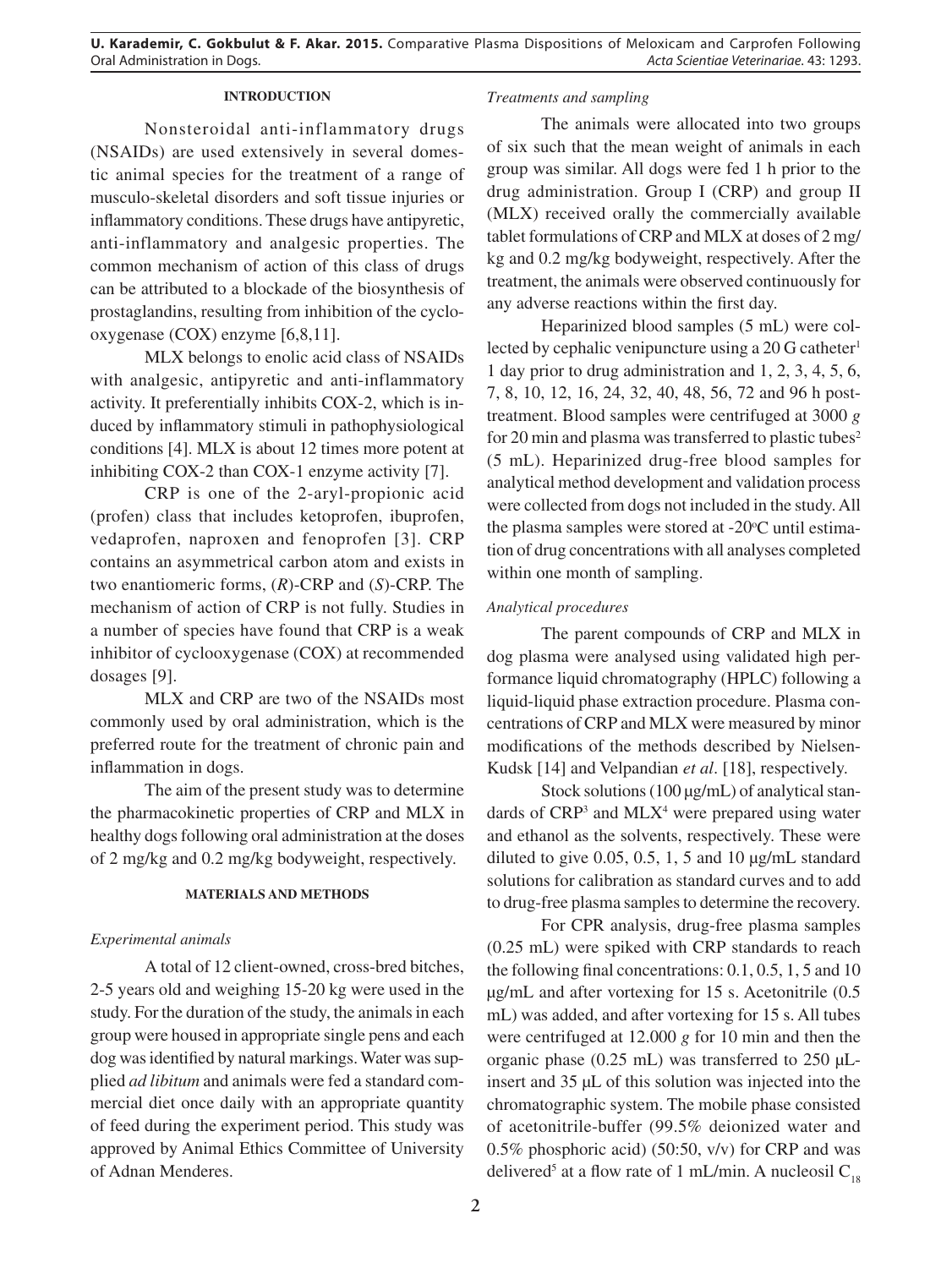analytical column<sup>6</sup> with nucleosil  $C_{18}$  guard column<sup>6</sup> was used for analysis of molecule. The eluate was continuously monitored using a photodiode array detector<sup>5</sup> at a wavelength of 300 nm.

For MLX analysis, drug-free plasma samples (0.5 mL) were spiked with MLX standards to reach the following final concentrations: 0.05, 0.1, 0.5, 1, 5 and 10 µg/mL. Hydrochloric acid (150 µL) was added, and after vortexing for 15 s, ethyl acetate (4 mL) was added and shaken on a slow rotary mixer for 15 min. After centrifugation at 2000 x *g* for 15 min, the organic phase (3 mL) was transferred to a thin-walled 10 mL-conical glass tube and evaporated to dryness at  $45^{\circ}$ C in a sample concentrator<sup>7</sup>. The dry residue was dissolved in  $250 \mu L$ of mobile phase and 35 µL of this solution was injected into the chromatographic system. The mobile phase consisted of acetonitrile-deionized water (65:35, v/v) for MLX and was delivered<sup>5</sup> at a flow rate of 1 mL/min. A nucleosil  $C_{18}$  analytical column<sup>6</sup> with nucleosil  $C_{18}$ guard column<sup>6</sup> was used for analysis of molecules. The eluate was continuously monitored using a photodiode array detector<sup>5</sup> at a wavelength of  $355$  nm.

The analytical method used for two molecules in dog plasma was validated prior to the start of the studies. The analytes were identified with the retention times of the pure reference standards. Recoveries of the two molecules under study were measured by comparison of the peak areas from spiked plasma samples with the areas resulting from direct injections of standards prepared ethanol and water. The inter- and intra-assay precisions of the extraction and chromatography procedures were evaluated by processing replicate aliquots of drug-free dog plasma samples containing known amounts of the drugs on different days. Calibration graphs were prepared (linear range  $0.05$ -10  $\mu$ g/mL for MLX and  $0.1$ -50  $\mu$ g/ mL for CRP). The slope of the lines between peak areas and drug concentration was determined by least squares linear regression and showed correlation coefficients between 0.996 and 0.999. The detection limits of the two molecules were established with HPLC analysis of blank plasma fortified with the standard, measuring the baseline noise at the retention time of the peak. The mean baseline noise at the peak retention time plus three standard deviations was defined as the detection limit [15]. The mean baseline noise plus five standard deviations was defined as the limit of quantification.

#### *Pharmacokinetic and statistical analysis of data*

The plasma concentration vs. time curves obtained after each treatment in individual animals, were fitted with the WinNonlin software program<sup>8</sup>. Pharmacokinetic parameters for each animal were analysed using non-compartmental model analysis with extravascular input without applying of any weighting factor. The maximum plasma concentration  $(C<sub>max</sub>)$  and time to reach maximum concentration  $(t<sub>max</sub>)$ were obtained from the plotted concentration-time curve of each drug in each animal. The area under the plasma concentration time curve (AUC) and mean residence time (MRT) from time zero to infinity were calculated by trapezoidal rule. Terminal half-life  $(t_{1/2\lambda z})$ was calculated as:

# $t_{1/2\lambda z} = -\ln(2)/\lambda_z$

where  $\lambda$ <sub>z</sub> represents the first-order rate constant associated with the terminal portion of the curve.

The pharmacokinetic parameters are reported as mean  $\pm$  SD. Mean pharmacokinetic parameters were statistically compared by an analysis of variance (ANOVA). Mean values were considered significantly different at  $P < 0.05$ .

### **RESULTS**

Clinically no adverse response was observed for any of the treatments in dogs during the study. The analytical methods used to extract and quantify the plasma concentration of CRP and MLX by chromatographic analysis were validated before analysis of experimental samples. The linear regression lines ranging from 0.1 to 10 µg/mL for CRP and from 0.05 to 10 µg/mL for MLX showed a coefficient of correlation of 0.996 and 0.999, respectively. The limits of detection of the assay for CRP and MLX were 0.021 and 0.011 µg/mL. The limits of quantification of the assay for CRP and MLX were 0.1 and 0.05 µg/mL. The mean extraction recoveries were 102.98% (inter assay  $CV = 6.43\%$ ) for CRP and 64.92% (inter assay  $CV = 4.43\%)$  for MLX. The mean pharmacokinetic parameters of CPR and MLX after oral administration of 2 mg/kg and 0.2 mg/kg bodyweight are shown in Table 1, respectively. The mean plasma concentrations *vs*. time curves of CPR and MLX in dogs plotted on a semi-logarithmic scale are presented in Figure 1. The terminal half-life of MLX ( $t_{1/2}$  = 37.91  $\pm$  9.15 h) was significantly longer compared than that of CRP ( $t_{1/2}$  =  $17.02 \pm 6.95$  h). In addition, the results indicated that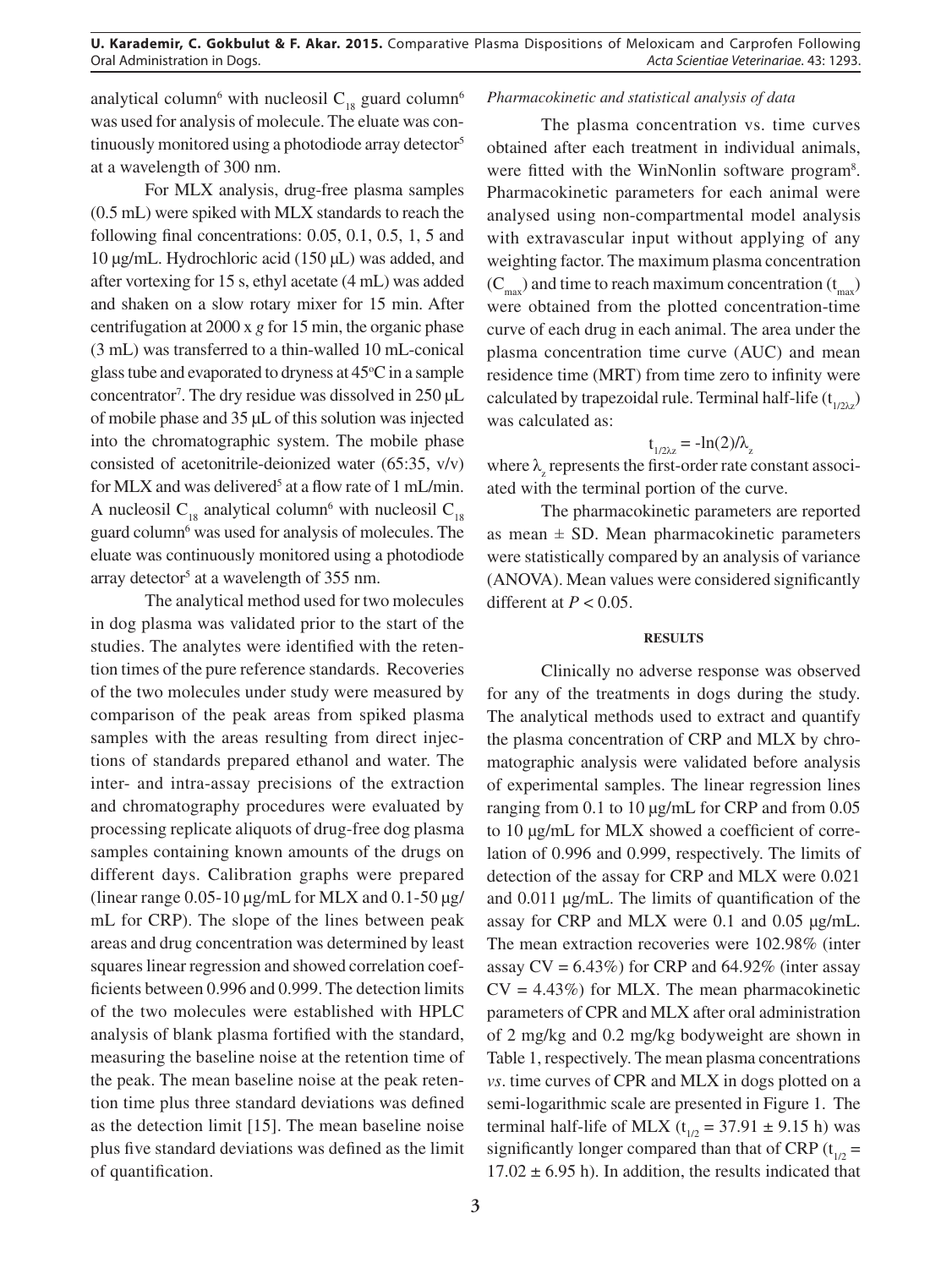#### **U. Karademir, C. Gokbulut & F. Akar. 2015.** Comparative Plasma Dispositions of Meloxicam and Carprofen Following Oral Administration in Dogs. *Acta Scientiae Veterinariae*. 43: 1293.

time to reach peak plasma concentration ( $t_{max} = 5.00$  $\pm$  1.41 h) and mean residence time (MRT = 56.03  $\pm$ 13.62 h) for MLX were significantly longer compared with those observed for CRP ( $t_{max} = 2.20 \pm 0.45$  h and MRT =  $25.35 \pm 10.15$  h). Moreover, following the statistical dose-proportionality comparisons for  $C_{\text{max}}$ 

and AUC values of both molecules done after dose normalization across the dosages,  $C_{max}$  (1.31  $\pm$  0.33  $\mu$ g/mL) and AUC (33.73  $\pm$  15.25  $\mu$ g.h/mL) for CRP values were significantly higher and larger compared with those observed for MLX ( $C_{\text{max}} = 0.39 \pm 0.13 \text{ µg}$ ) mL and  $AUC = 17.99 \pm 4.97 \mu g.h/mL$ , respectively.

**Table 1.** Mean **(**±SD) pharmacokinetic parameters (with min and max ranges) of CRP (2 mg/kg) and MLX (0.2 mg/kg) following oral administration in healthy dogs  $(n = 6)$ .

| Kinetic parameter                         | <b>CRP</b>                       | <b>MLX</b>           | $P$ values |
|-------------------------------------------|----------------------------------|----------------------|------------|
|                                           | $17.02 \pm 6.95^*$               | $37.91 \pm 9.15$     |            |
| $t_{1/2\lambda z}$ (h)                    |                                  |                      | 0.002      |
|                                           | $(9.53 - 24.60)$                 | $(26.25 - 48.77)$    |            |
|                                           | $2.20 \pm 0.45^*$                | $5.00 \pm 1.41$      |            |
| $t_{\text{max}}$ (h)                      |                                  |                      | 0.002      |
|                                           | $(2.00-3.00)$                    | $(3.00 - 7.00)$      |            |
| $C_{\text{max}}(\mu g/mL)$                | $13.10 \pm 3.36^*$               | $0.39 \pm 0.13$      |            |
|                                           |                                  |                      | 0.001      |
|                                           | $(10.34 - 18.86)$                | $(0.24 - 0.53)$      |            |
|                                           | $337.34 \pm 152.59$ <sup>*</sup> | $17.99 \pm 4.97$     |            |
| $AUC_{0\rightarrow\infty}(\mu g.h/mL)$    |                                  |                      | 0.04       |
|                                           | $(185.79 - 553.95)$              | $(11.58 - 26.25)$    |            |
| $AUMC_{0\rightarrow\infty}(\mu g.h^2/mL)$ | $9537.05 \pm 6444.03$            | $1015.65 \pm 416.75$ |            |
|                                           |                                  |                      | 0.85       |
|                                           | $(2751.89 - 16839.46)$           | $(664.70 - 1740.44)$ |            |
|                                           | $0.15 \pm 0.03^*$                | $0.63 \pm 0.24$      |            |
| $V_a/F (L/kg)$                            |                                  |                      | 0.001      |
|                                           | $(0.11-0.19)$                    | $(0.37 - 0.95)$      |            |
| $Cl/F$ (mL/kg)                            | $7.10 \pm 3.28^*$                | $11.90 \pm 3.23$     |            |
|                                           |                                  |                      | 0.037      |
|                                           | $(3.60 - 10.90)$                 | $(7.90 - 17.30)$     |            |
| $MRT_{0\rightarrow\infty}$ (h)            | $25.35 \pm 10.15^*$              | $56.03 \pm 13.62$    |            |
|                                           |                                  |                      | 0.003      |
|                                           | $(14.12 - 35.94)$                | $(40.88 - 75.92)$    |            |

t<sub>1/2∠</sub>: terminal half-life; t<sub>max</sub>: time to reach peak plasma concentration; C<sub>max</sub>: peak plasma concentration; AUC<sub>0∞</sub>: area under the (zero moment) curve from time 0 to infinity; AUMC<sub>0∞</sub>: area under the moment curve from time 0 to infinity; V<sub>d</sub>: Volume of distribution; Cl: Body clearance; MRT<sub>0∞</sub>: mean residence time. <sup>\*</sup>CRP is significantly different (*P* < 0.05) from MLX (The statistical comparisons for C<sub>max</sub> and AUC values were done after dose normalization).



**Figure 1.** Semi log plot of mean (±SD) plasma concentrations of Carprofen (CRP) and Meloxicam (MLX) following oral administration in healthy dogs  $(n = 6)$  at a dose of 2 and 0.2 mg/kg, respectively.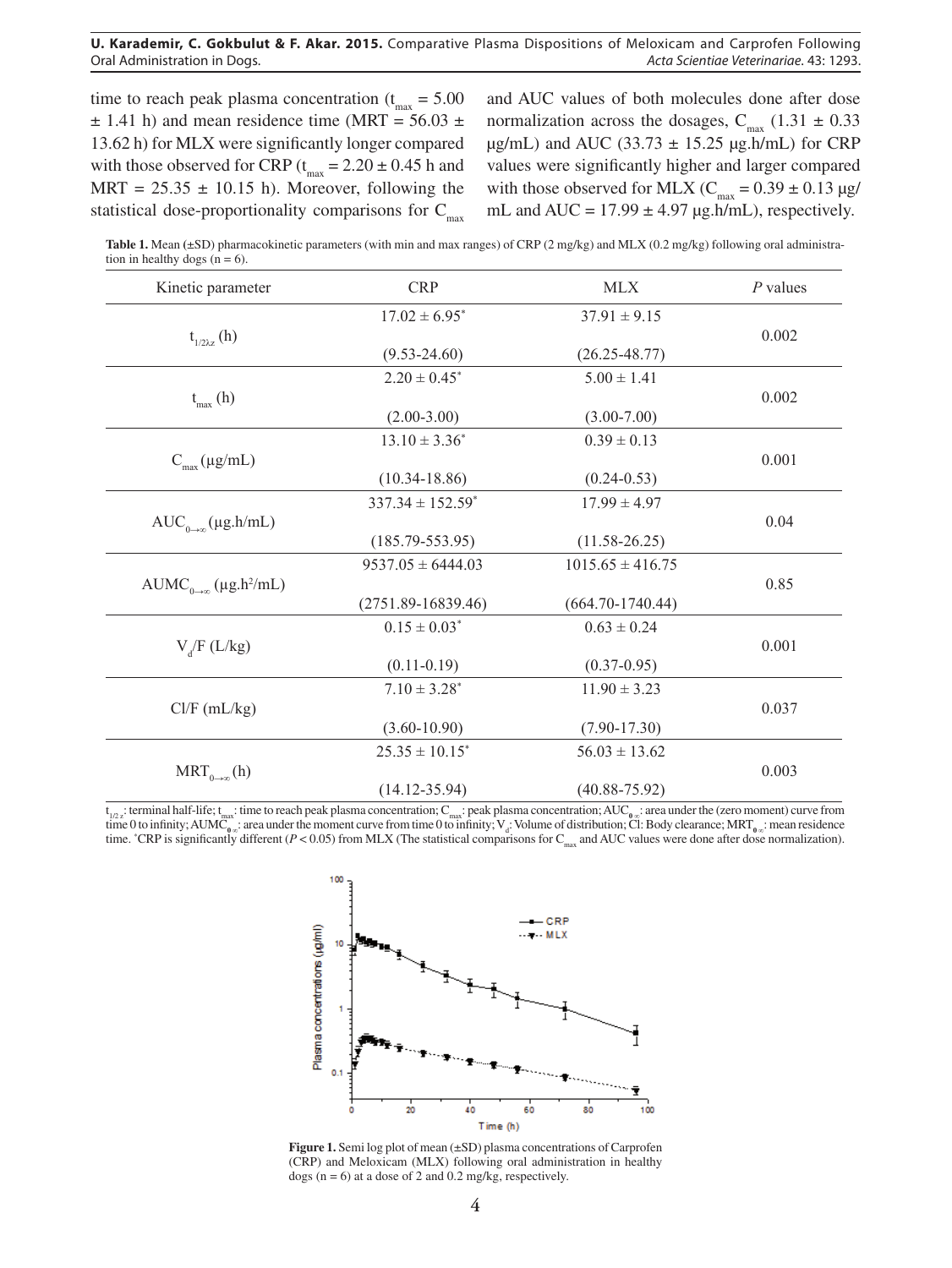## **DISCUSSION**

MLX and CRP are NSAIDs that are currently used veterinary medicine. The pharmacokinetic parameters of CPR were significantly different from those of MLX following oral administration. The results of the present study suggest that, although the systemic availability of CPR was higher, its absorption and elimination phases were significantly faster compared with those of MLX. Though, as the earlier and higher Cmax of CRP than MLX suggests that CRP seems to display antiinflammatory effect faster than MLX in the treatment of the acute inflammatory disorders in dogs following oral administration, the anti-inflammatory effect is not necessarily directly related only to Cmax and tmax, especially when the pharmacodynamic characteristics of the drugs may be different [10,17]. Moreover, the onset of anti-inflammatory effect depends on the transfer rate to tissues, which is also affected by the local modifications of the extracellular environment induced by inflammation, and, importantly, on the interaction of the drug with COX (or any other final mediators).

There are a number of limitations of this study - namely we did not examine the confounding effects of bodyweight, age, feeding regimen, feed type, drug interactions; as well as the possible effect of different formulations. The pharmacokinetic parameters of MLX ( $t_{1/2}$  = 37.91h,  $t_{max}$  = 5.00 h, C<sub>max</sub> = 0.39 µg/mL, AUC = 17.99  $\mu$ g.h/mL and MRT = 56.03 h) in the present study were relatively similar to the parameters obtained by Busch *et al.* [2] ( $t_{1/2} = 23.7$  h,  $t_{\text{max}} = 7.5$ h,  $C_{\text{max}} = 0.46 \text{ µg/mL}$  and  $AUC = 22.9 \text{ µg.h/mL}$  and  $MRT = 40$  h), but different from those observed by Montoya *et al.* [13] ( $t_{1/2} = 12.13$  h,  $t_{max} = 8.5$  h,  $C_{max} =$ 0.82  $\mu$ g/mL and AUC = 14.61  $\mu$ g.h/mL) and following same administration route and dose (0.2 mg/kg bodyweight) in dogs. These differences may in part be due to differences in methodology, namely different drug formulations and/or different feeding regime before drug administration. In the present study, the animals were fed 1 h before the drug administration and a commercial tablet formulation of MLX was used for treatment. Whereas, suspension formulation of MLX was administered to animals following fasting for 12 h and they were fed 8 h later of the drug administration in the study reported by Montoya and his colleagues [13]. Moreover, the present study was not omit a blinded randomised study with regard to selection of dogs and drugs.

In the present study, MLX displayed relatively slower absorption and longer tmax after oral administration compared with the previous studies conducted following subcutaneous [2] and intramuscular [5] routes in dogs. Oral administration could be a disadvantage in acute cases and subcutaneous or intramuscular routes should be preferred for MLX, because the onset time of the effect of the drug is longer for the oral route in dogs [2,5].

Large inter individual variations were observed in the kinetic parameters, especially for AUC values of two investigated drugs. The origin of these variations is unclear. Although, the animals were clinically healthy, possible chronic renal/hepatic problems that may have affected the kinetic parameters of the study; since any biochemical tests were not performed in the animals before the experiment in the present study.

The plasma pharmacokinetic parameters of CPR in dogs were different in this study when compared with those observed from previous studies [3,12]. The  $t_{\text{max}}$  $(2.20 \text{ h}), t_{1/2} (17.02 \text{ h})$  and AUC (337.34 µg.h/mL) values of CRP were longer and larger in the presents study than those obtained by Clark and his colleagues [3] ( $t_{\text{max}}$  = 1.05 h,  $t_{1/2}$  and AUC = 89.60 µg.h/mL). The origin of these differences is also unclear, but may be attributable to the differences in drug formulations, feeding regimes or animal breeds used in the studies.

### **CONCLUSION**

The present study indicates significant differences between pharmacokinetic parameters of MLX and CRP after oral administration, MLX may be better given by the intramuscular or subcutaneous routes in dogs. Because of the relatively slow absorption from gastrointestinal system after oral administration, MLX should be given intramuscular or subcutaneous routes in acute cases with respect of the time for onset of action. Moreover the longer terminal half life of MLX may result in potential accumulation of drug after multi-dosing.

#### MANUFACTURERS

 B&D Medical Systems. Istanbul, Turkey. Isolab GmbH. Wertheim, Germany. Sigma Aldrich. Taufkirchen, Germany. Dr. Reddy's Laboratory. Telengana, India. Agilent Technologies. Waldbronn, Germany. Phenomenex. Cheshire, England. Heto Lab. Equipment. Allerod, Denmark.

8 Pharsight Corporation. Mountain View, CA, USA.